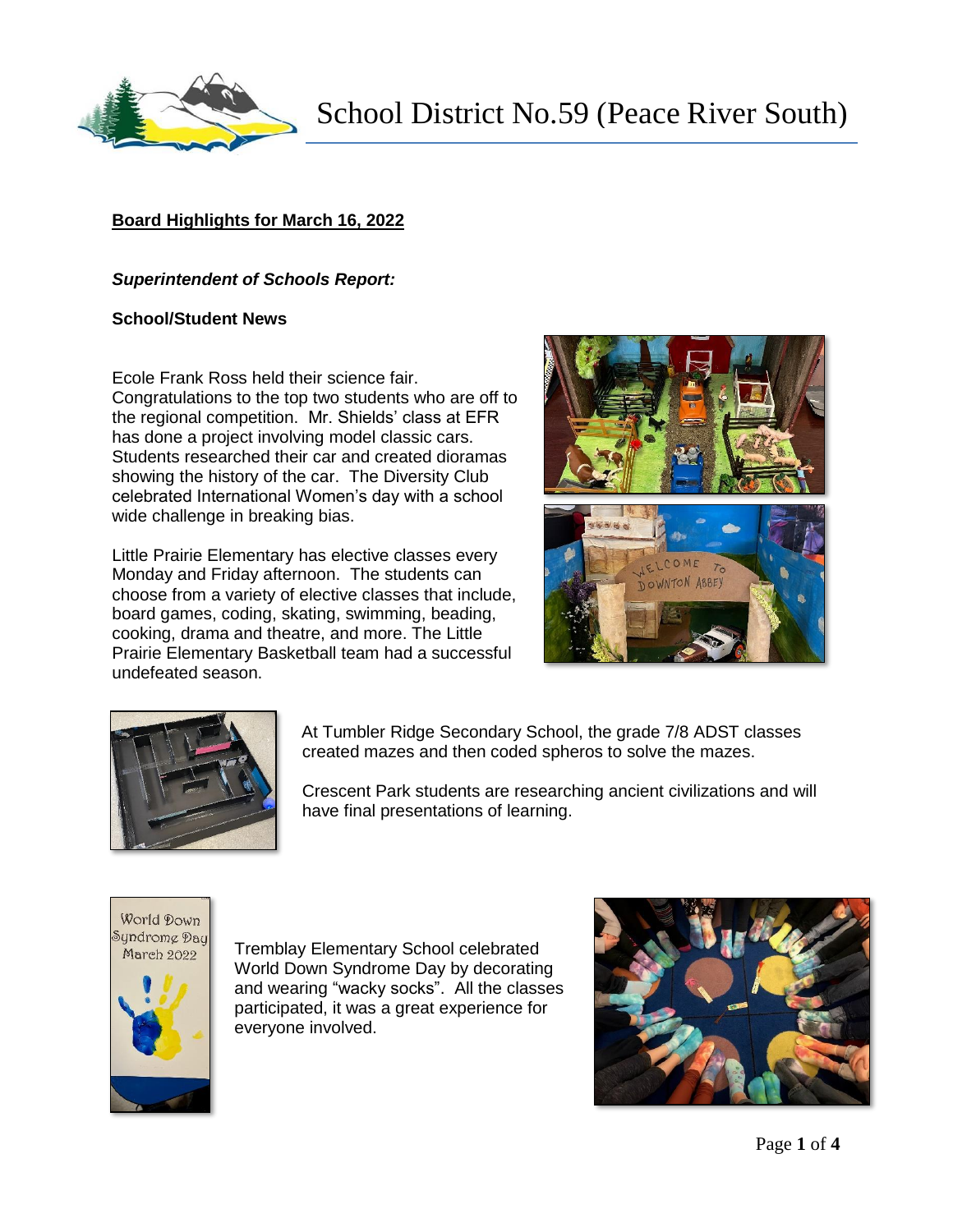The district wide elementary basketball tournament was a huge success. It was well organized and the players had tons of fun to wrap up their season.



At Canalta Elementary, Mrs. Hiebert and Mrs. Neumann are using Universal Designs for Learning to have students research habitats and create posters or dioramas.

Students at Canalta are working on PAWS (Positive, Accountable, Willing, Safe) initiative with setting SEL (Social, Emotional, Learning) goals.





100' s Day was observed across the District.

This day recognizes the hundredth day of school. Schools plan lots of fun events to celebrate this day.





Pink Shirt Day was also recognized across the District. This day is to lift each other up and stamp out bullying. The goal is to treat each other with kindness and respect.

Close to 200 staff members took part in a professional development session presented by Kevin Lamoureux on "Exploring Equity in Schools Through Truth and Reconciliation."

The Superintendent announced Ashley Tower has been appointed the principal of Windrem Elementary effective August 1, 2022. Congratulations.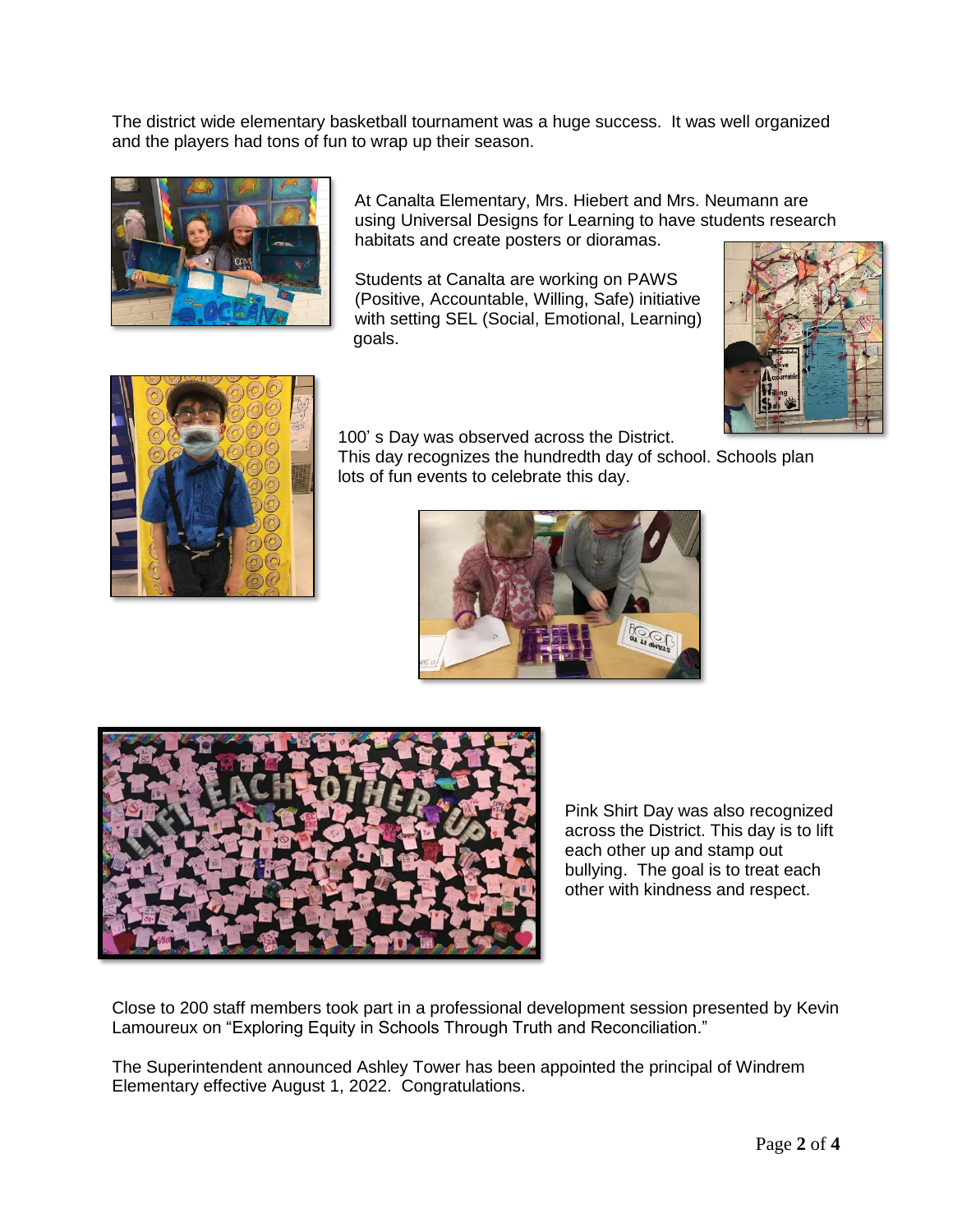## **2022-23 School Calendar**

The Board of Education has adopted the 2022-23 School Calendar. The first day of school for students is September 7, 2022 and the National Day for Truth and Reconciliation will be observed on September  $30<sup>th</sup>$  and is included as an instructional day at this time. The school calendar can be viewed on the district website.

## **Indigenous Focused Graduation Requirement**

On March 4, 2022, The Minister of Education in collaboration with the First Nations Education Steering Committee (FNESC) announced that as part of the Province's commitments to truth, reconciliation, and anti-racism, the Ministry of Education is implementing an Indigenous-focused graduation requirement for all students.

Although the expectation from the Ministry is to start this new requirement in September 2023, high schools in the district are already focussed on implementing the requirement sooner as many students acquire their graduation requirements from grades 10 to 12.

## **K-12 Provincial Communicable Diesease Guidelines Update**

New guidelines have been announced for both public and the education sector. The new K-12 guidelines will be effective the first day of spring break (which varies through school districts in the province).

Summary of key updates effective the first day of spring break:

- $\circ$  Schools can return to classroom and learning environment configurations and activities that best meet learner needs and preferred educational approaches, although will still consider strategies to create space between people.
- $\circ$  School gatherings and events will have capacity limits of 50% until the provincial health order is lifted on April 7, 2022.
- o Schools can return to routine sign in/sign out practices.
- o The decision to wear a mask is a personal choice.
- $\circ$  Schools should make every effort to avoid field trips to venues/locations that place additional requirements that could prevent a student from participating.

#### *Reports from the Secretary Treasurer:*

#### **Finance Reports**

The Secretary Treasurer presented the monthly finance reports as of February 28, 2022.

#### **2022-23 Capital Plan & Bylaw**

The Ministry approved funding the following capital plan projects for the district:

|                       | Project:                                                   | Funding:  |
|-----------------------|------------------------------------------------------------|-----------|
| <b>DCSS-SP Campus</b> | School Enhancement Program -<br><b>HVAC Upgrades</b>       | \$550,000 |
| <b>DCSS-SP Campus</b> | School Enhancement Program -<br>Roofing Upgrades           | \$650,000 |
| Tremblay              | School Enhancement Program -<br><b>Electrical Upgrades</b> | \$100,000 |
| TRE.                  | Carbon Neutral Capital Program -<br><b>HVAC Upgrades</b>   | \$50,000  |